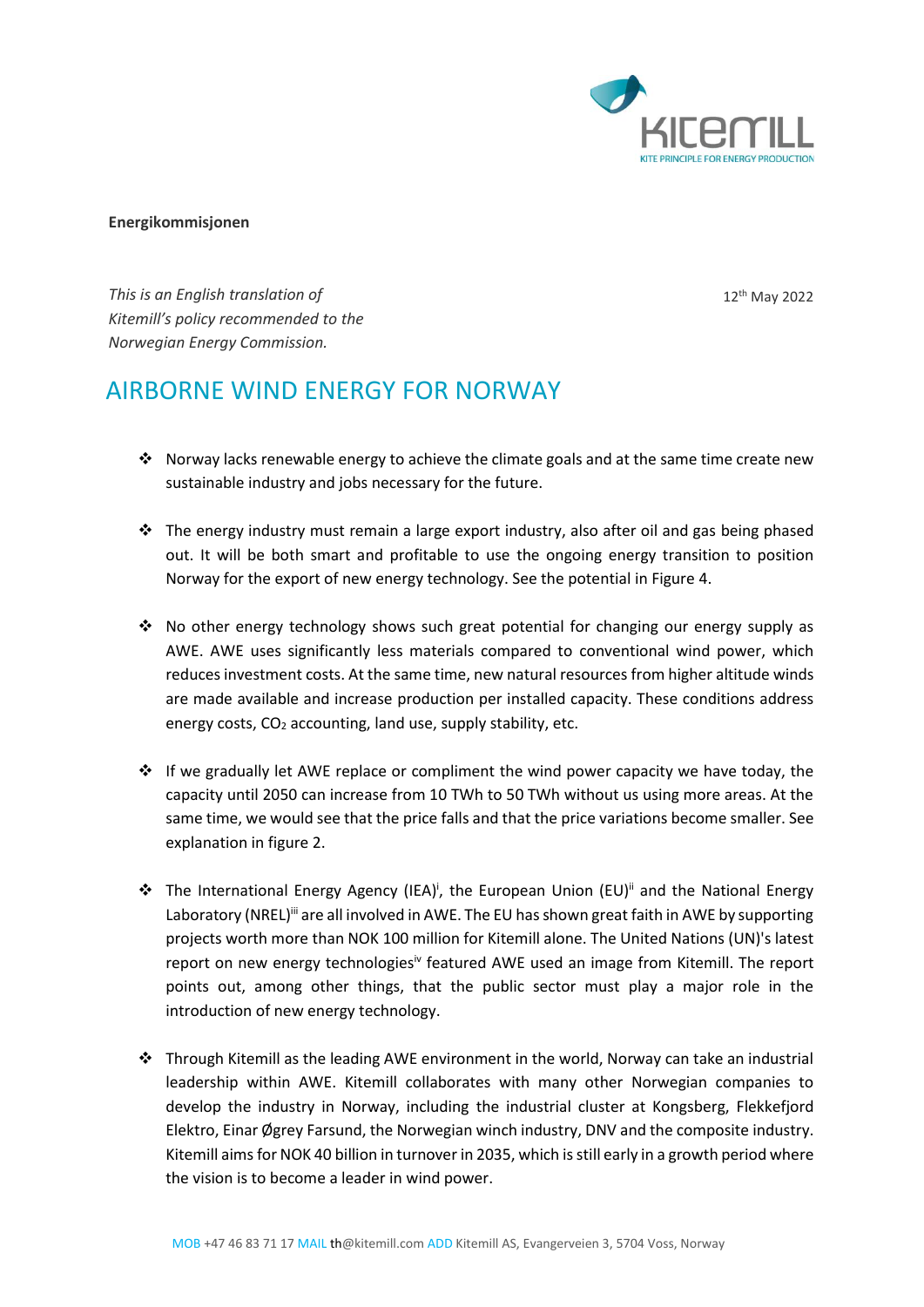Advantages compared to traditional wind power:

- o Significantly higher stability of power supplies
- o Significantly smaller footprints in nature
- o Significantly reduced cost of energy (LCoE)



*Figure 1 Kitemill's production facility at Lista, in Agder.*

# **About Airborne Wind Energy**

AWE is a wind power technology under development. By using an airborne wind turbine, a kite, one can reach new and more stable wind resources at an altitude of 200 - 1,000 meters.

This will result in a higher capacity utilization (capacity factor) as wind resources increase with altitude both on land and at sea. It is expected to achieve more than 5 times higher power per area compared to wind farms being built today. The table below shows power per area in combination with higher capacity utilization compared with energy per area:

| <b>Energy source</b> | Power per area                   | Energy per area               |
|----------------------|----------------------------------|-------------------------------|
| Solar                | $5 - 20$ MW/km <sup>2</sup>      | 8 - 32 GWh/km <sup>2</sup>    |
| Conventional wind    | $4 - 5$ MW/km <sup>2</sup>       | $12 - 15$ GWh/km <sup>2</sup> |
| Airborne Wind Energy | $~^{\sim}$ 15 MW/km <sup>2</sup> | $\sim$ 72 GWh/km <sup>2</sup> |

*Figure 2 Arealbruk for energiteknologier, estimat av Kitemill.* 

AWE can also be established along with conventional wind turbines as hybrid turbines or as stand-alone installations within established area for existing wind farms, both on land and at sea.

AWE must go through an enabling/maturing phase and a scaling phase. However, AWE does not need to reach the same scale as conventional wind power to be competitive. A study done by BVG Associates, published on Kitemill's website<sup>v</sup>, shows that an early phase model



*Figure 3 Example of a kite docked at a hybrid wind turbine.*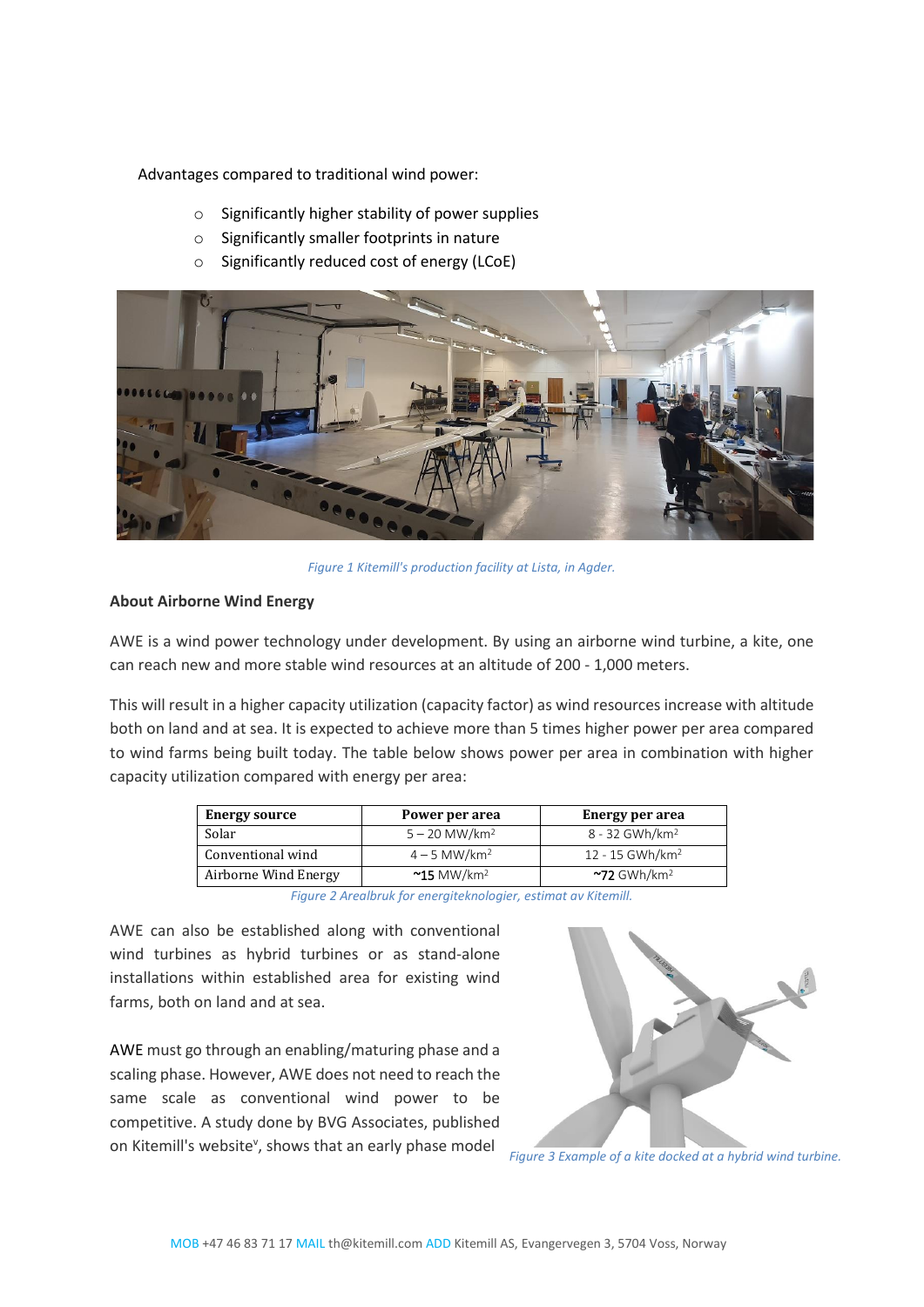in size> 500 kW / unit could be the most cost-effective energy production technology over large parts of the world, see map:



*Figure 4 Geo-study of where AWE in mature form can become the most affordable energy production technology*

## **Norway's position in AWE today:**

Kitemill AS, FEcreate AS, Metcenter and Diinef AS are exemplary commercial players who have directly individually become involved in AWE. Furthermore, Norwegian universities such as UiB, UiA, NTNU, UiT, UiS, and others have contributed to AWE either via Kitemill or directly to other players in the AWE sector.

As the only OEM (Original Equipment Manufacture) in Norway, Kitemill is the largest national player with 13 full-time employees. Kitemill was established in 2008, is Kongsberg Innovation's largest single investment and builds on technology from, among others, the arms industry, and the oil sector. In 2020 Kitemill took over the IP and assets of the Scottish company KPS and in 2021 Kitemill bought the Dutch company e-Kite. It is estimated that Kitemill, including KPS and e-Kite, has secured close to NOK 300 million in investments. Something we are very proud of, but which is still a long way from the budgets normally required to develop a new commercial aircraft or a new iteration of a conventional wind turbine. Kitemill has received good help from SkatteFUNN (SF) and Innovation Norway, as well as contributions from the Regional Research Fund and the Research Council, in addition to SF, but increasingly sees that the sums we need are not available in generic schemes and should be adapted to AWE specifically. **With a stronger anchoring in the national strategy, it may be easier for them to contribute to Kitemill and other players in AWE in the future.**

Kitemill participates in several major EU projects. Kitemill contributed to [AWESCO](https://cordis.europa.eu/project/id/642682) which was a Marie Skłodowska-Curie project where doctoral candidates worked at Kitemill. We are now a commercial partner i[n LIKE](https://cordis.europa.eu/project/id/858358) as another project under the same program where the R&D partner is the University of Bergen.

In 2019, Kitemill received an award under the EU's program the SME Instrument (now EIC Accelerator) for the project [«AWE»](https://cordis.europa.eu/project/id/881193?WT.mc_id=RSS-Feed&WT.rss_f=project&WT.rss_a=225349&WT.rss_ev=a) and is considered one of Europe's leading small and medium enterprises.

We also collaborate with the Norwegian-Swedish EU-supported INTREG project, [Green Flyway.](http://www.interreg-sverige-norge.com/?portfolio=green-flyway-2) As a result of this collaboration, Kitemill secured a project with the EU's Innovation Fund of 75 MNOK in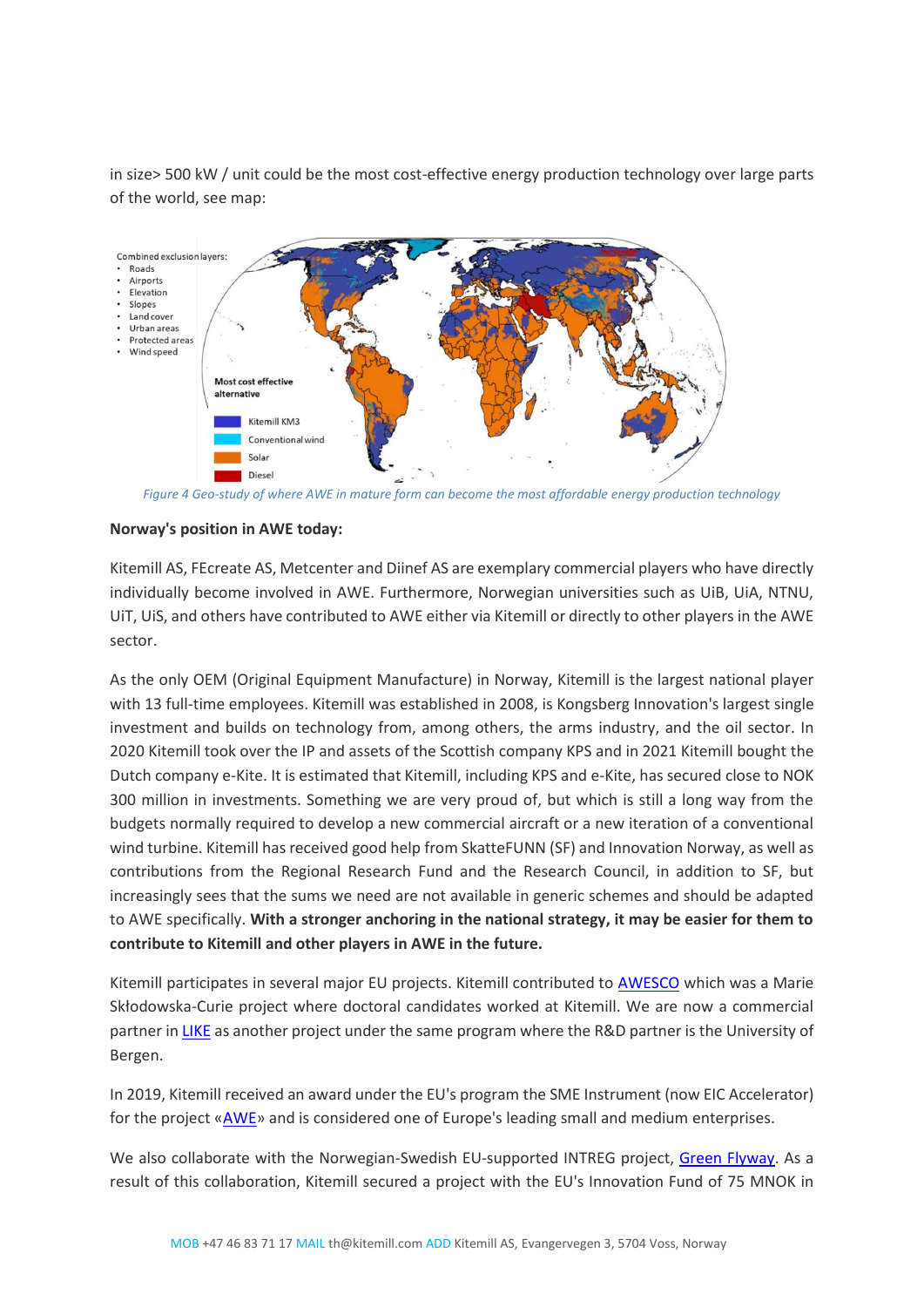total budget for demonstration of the technology in Norway, the project has the acrony[m NAWEP.](https://kitemill.com/article/143/EU_INNOVATION_FUND_AWARDS_3_35_MILLION_TO_KITEMILL/tags:5) The project presupposes a contribution from the Norwegian policy instruments. The project will receive great international attention and be the subject of various research activities. The project made Kitemill secure the single largest round of financing of private capital so far in the company's history.



*Figure 5 - Technology development at Lista, where Kitemill operates a pilot plant together with the energy company Sør Energi at Farsund Airport. The operation takes place as of May 2022 on daily basis as part of Kitemill's test program, the system operates automatically and produces energy at a satisfactory level in relation to the scale. The operating time will be gradually increased, and a building permit is available for a further 4 units, where the second system currently being installed.*

## **Supply security:**

AWE can play the following roles in the development towards the zero-emission society and contribute to a cost-effective and flexible security of supply in the short and long term:

- AWE has the potential to become the most socio-economic solution in the long term with higher area density, higher accessibility.
- AWE addresses the challenges of cost-effective floating wind power. Kitemill has contributed to a study that shows a significant potential in floating offshore wind. In 2020, IRENA<sup>vi</sup> ranked AWE as the 3<sup>rd</sup> most important technology for achieving the cost targets for floating offshore wind, which was re-quoted by the US Department of Energy in 2021vii.
- AWE can contribute to a flexible renewable energy system. An AWE system has a smaller share of the investment related to location, and there is a significantly smaller impact on nature (for example, it is not necessary to build roads to a wind farm with AWE systems). Therefore, it is possible to move the plant during the economic life. This in turn makes it possible to establish temporary capacity. Temporary capacity does not require the same impact assessment as permanent solutions and can ensure supply in the time until a more parliamentary solution is available. This will increase our ability to adapt to the zero-emission society more quickly.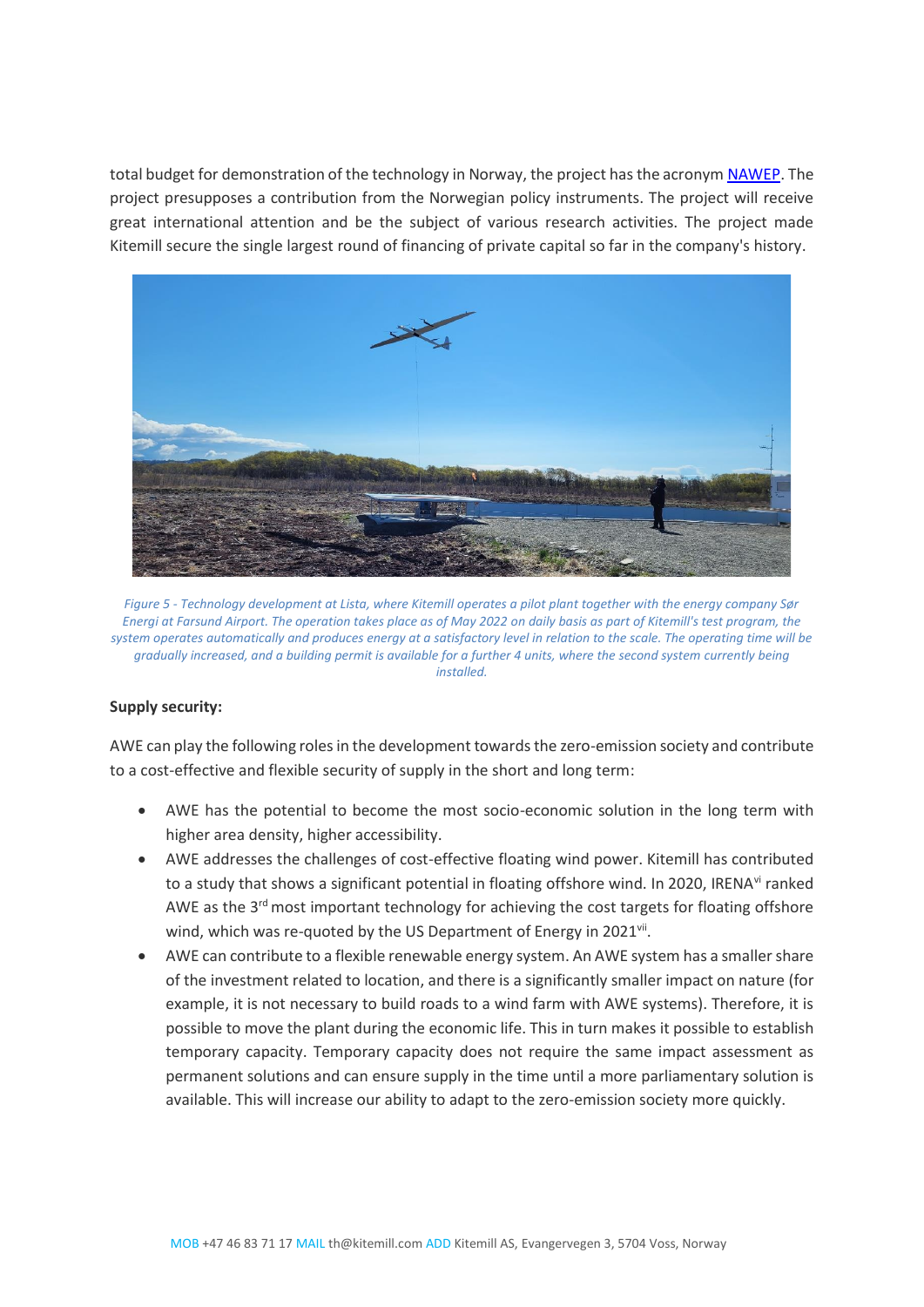## **Timing:**

Much is still unclear at AWE. It is now it is possible to secure industrial leadership.

An example is the result of the Danish wind power investment from the early introduction phase of wind power. In 2019, Danish exports of wind energy technology were estimated at DKK 66.5 billion. Wind power still accounts for only 2% of the global energy regime and there is a significant upside in employment and value creation in the export of energy technology. Norway has a similar opportunity as Denmark had in the 1980s when it comes to floating offshore wind and AWE.

Few nations have managed to position themselves industrially as Denmark in the introduction of new energy technology. But it does not happen often either, over the last 100 years we have seen four technologies; nuclear power, wind power and solar have become new significant technologies in the energy mix, offshore wind, which globally accounted for 10% of new wind power in 2019, is on its way to becoming the fourth. Securing industrial leadership is one of the main goals of the EU, which will support an initiative in Norway as an EEA member state.

#### **Base:**

Advantages Norway has in relation to AWE and reasons to include AWE in the national strategy:

- a. A strong commercial representation.
- b. Need for new renewable capacity. Norway needs more renewable capacity in the long run, AWE can become a competitive advantage for Norwegian energy players, power-intensive industry, and society in general.
- c. Areas if we compare Norway with the other countries in Europe that have strong representation in the AWE sector, Norway stands out in that we have larger areas that are necessary to initially mature the technology. Small measures here can ensure that large parts of the commercial AWE sector turn their attention to Norway.
- d. Reduced land use in relation to other alternatives will in the long run be the result of us maturing AWE. With reference to Figure 2. AWE can be combined with conventional wind turbines as hybrid turbines.
- e. AWE can reduce the cost of offshore wind. It will be a new strong card for Norway to secure a position in floating offshore wind both in terms of own production and exports.
- f. Norway has regulatory authorities that can facilitate restructuring, few AWE players have been treated as well as Kitemill by national aviation authorities. New European regulations are being introduced these days and work remains, but it is possible for Norway to retain this competitive advantage.

This is needed:

- 1. The Energy Commission must recommend that AWE be included in Energy 21 strategy.
- 2. Business interests and especially positioning for industrial leadership should be better linked in the Energy Commission's recommendations.